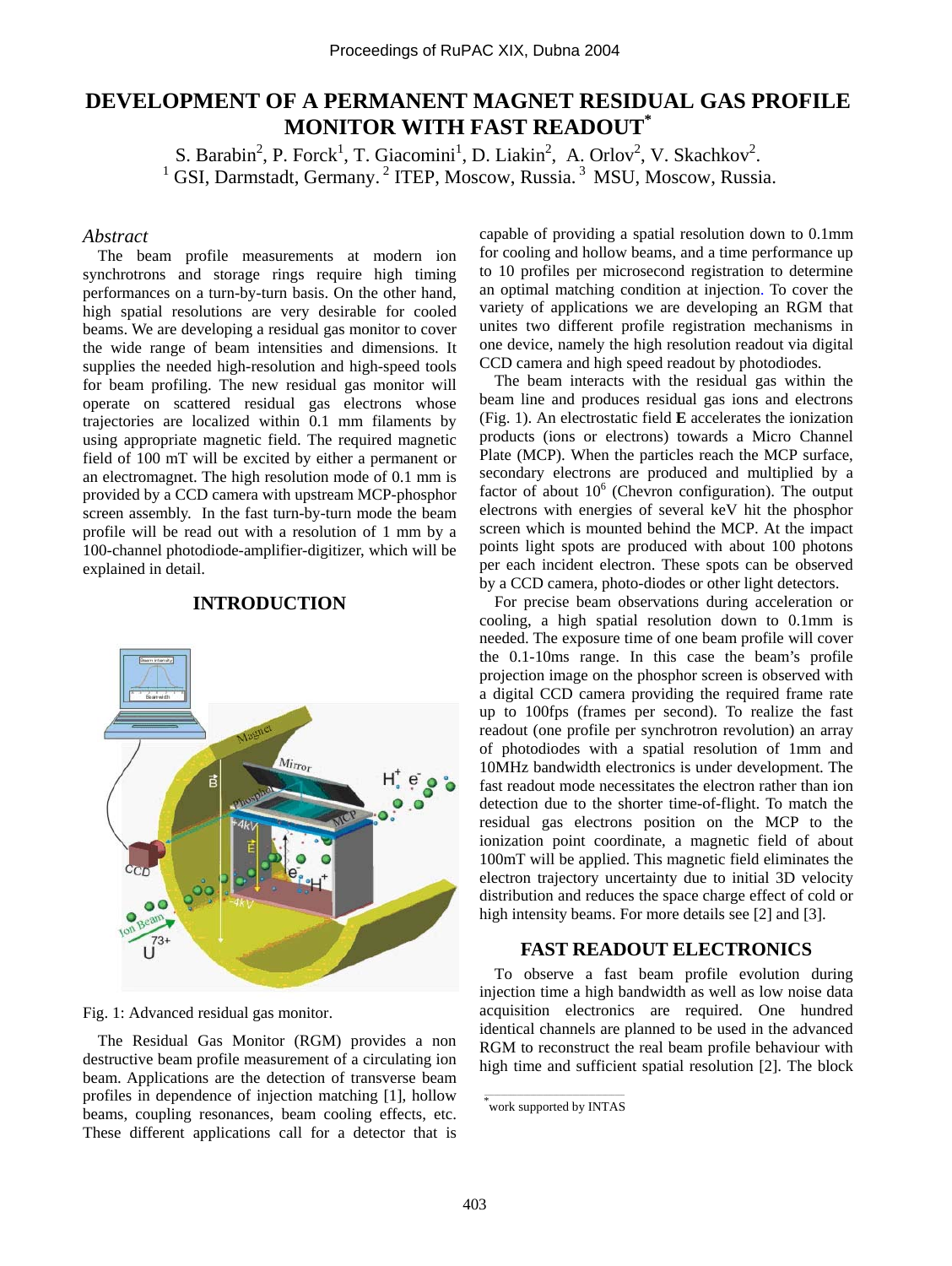Low noise preamplifier Anti-aliasing lowpass analog filter 14 bit 40MSPS ADC 16 bit 800MMACs **DSP** Adjacent channels Host<br>processor Avalanche photodiode HV

diagram of a single digitizing channel is shown in Fig 2.

Fig. 2: Single fast readout channel block diagram.

The critical elements of this data acquisition channel are the low noise preamplifier, a fast and high resolution ADC and a high performance digital processor. A 14 bit ADC AD9244 with 75dB signal-to-noise ratio will provide excellent dynamic range. Due to the digital processing, the effective bandwidth may be dynamically changed to meet the conditions of DC or wide band modes (Fig. 4).

# **FAST READOUT MODES OF OPERATION**

A few operation modes are foreseen for this part of RGM (see table 1). The electron counting mode is suitable for low intensity residual gas electron current. In this mode each incoming electron is detected by a separate data acquisition channel. The resulting filtering and pulse discrimination are executed digitally by the high performance DSP.

| Table 1: RGM fast readout modes of operation. |  |
|-----------------------------------------------|--|
|                                               |  |

| Mode                        | <b>Time</b><br>resolution | Spatial<br>resolution |
|-----------------------------|---------------------------|-----------------------|
| Event counting mode         | $>1 \mu s$                | 1mm                   |
| Enhanced counting           | $>1$ us                   | $0.3$ mm              |
| Current measurement<br>mode | $0.1 \mu s$               | 1mm                   |

The counting mode discrimination algorithm requires moderate signal-to-noise ratio. As an option, this mode may be enhanced for higher spatial resolution measurement by overlaying fields of view of adjacent channels. This overlaying is provided by controlled optics defocusing. During the pulse discrimination two adjacent DSPs are able to calculate more precisely the electron position by comparing the synchronous pulses amplitudes. This mode requires better signal-to-noise ratio then the standard one. Both counting modes provide a good dynamic range at the cost of reducing the frequency bandwidth due to the averaging procedure. The current measurement mode is an alternative possibility for profile measurement which provides better frequency bandwidth limited only by phosphor decay time. The averaging of incoming electrons in this case is

realised in the phosphor and in the preamplifier's filter. A higher ionized residual gas electron rate is required and therefore intensive beams or relatively high residual gas pressure are needed.

A good light transmission is mandatory to achieve sufficient signal-to-noise ratio. Figure 3 shows the basic system elements between the ionized residual gas electrons and the low noise photodiode preamplifier.



Fig. 3: Transmission characteristics of the 'preelectronic' RGM stage.

The two-stage MCP combined with phosphor screen P47 can provide overall quantum efficiency up to  $10^8$ photons per incident electron. To minimize light losses the following optical system should match the Lambertian law of the angular intensity distribution of the phosphor light. Due to the limited angular aperture the fibre optic components, like tapers, fibre bundles or faceplates are not desirable in this construction. Nevertheless, the narrow space and surrounding magnet system require complex optics to use the available space for light transmission. An optic system with about 10 lenses is currently foreseen. This amount of lenses gives light intensity attenuation by factor 5.

In case of the maximal MCP amplification in the counting modes each incident electron can inspire 400µA of avalanche photodiode current pulses with 0.1µs time duration. This current is significant and can be easily detected.

We have tested AD8067 operational amplifier in transimpedance scheme. The overall performance is defined by the operational amplifier frequency, its noise parameters and the photodiodes junction capacitance. Thus the  $1mm^2$  active area photodiode with  $15pF$ capacitance connected to the 4kOhm AD8067 transimpedance amplifier provides the desired bandwidth of 10MHz. In the same time the 4kOhm feedback resistor produces a noise current about  $2pA/Hz^{1/2}$  or 6nA RMS value in the selected frequency band. This is an ideal case; in reality the equivalent input noise RMS value exceeds 12nA due to the amplifier and additional resistive components noise. One can see that this noise current is significantly lower than the photocurrent for a single